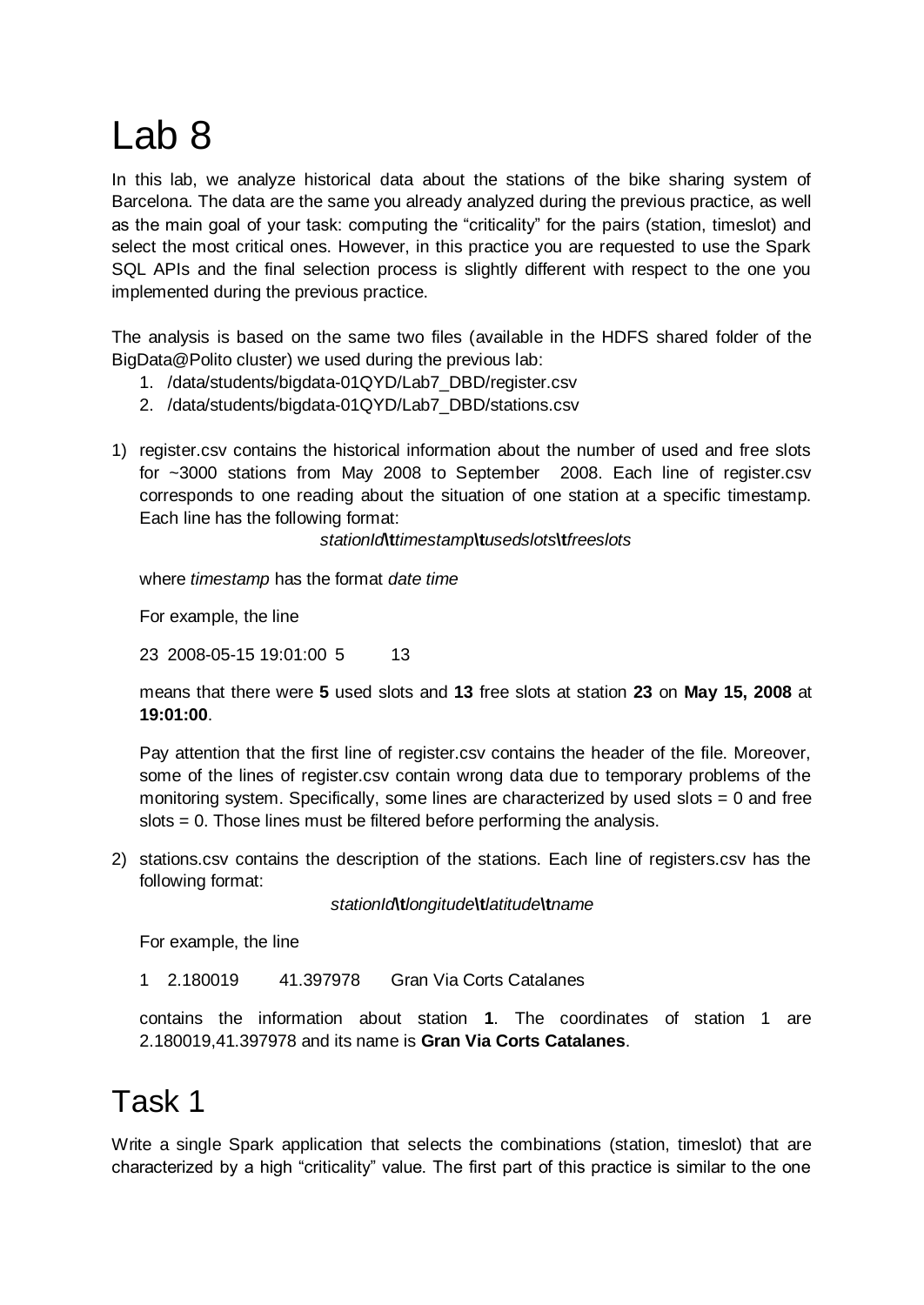that you already solved during the previous practice. However, in this case you are requested to **solve the problem by using two different sets of Spark SQL APIs.**

- **(i)** Implement **a first version** of the application based on **Dataframes** and the associated APIs
- **(ii)** Implement **a second version** of the application based on the use of **SQL queries** in the Spark application**,** i.e., use **SparkSession.sql("SELECT …").**

In this practice, each pair "day of the week – hour" is a timeslot and is associated with all the readings associated with that pair, independently of the date. For instance, the timeslot "Wednesday - 15" corresponds to all the readings made on Wednesday from 15:00:00 to 15:59:59.

A station Si is in the critical state if the number of free slots is equal to 0 (i.e., the station if full).

The "criticality" of a station Si in the timeslot Tj is defined as

## number of readings with num of free slot equal to 0 for the combination  $(Si, Ti)$ total number of readings for the combination  $(S_i, T_j)$

Write two versions (based on Dataframes and SQL queries, respectively) of an application that:

- Computes the **criticality value** for each combination (Si,Tj).
- Selects only the combinations having a criticality value greater than a minimum criticality threshold. The **minimum criticality threshold** is an argument of the application.
- **Join** the content of the previous selected combinations with the content of stations.csv to retrieve **the coordinates of the stations**.
- Store in the output folder the selected records, by using **csv files (with header)**. Store only the following attributes:
	- o station
	- o day of week
	- o hour
	- o criticality
	- o station longitude
	- o station latitude
- Store the results **by decreasing criticality**. If there are two or more records characterized by the same criticality value, consider the station (in ascending order). If also the station is the same, consider the weekday (ascending) and finally the hour (ascending).

## **Hints**

 The SQL-like language available in Spark SQL is characterized by a predefined function called **hour(timestamp)** that can be used in the SQL queries, or in the